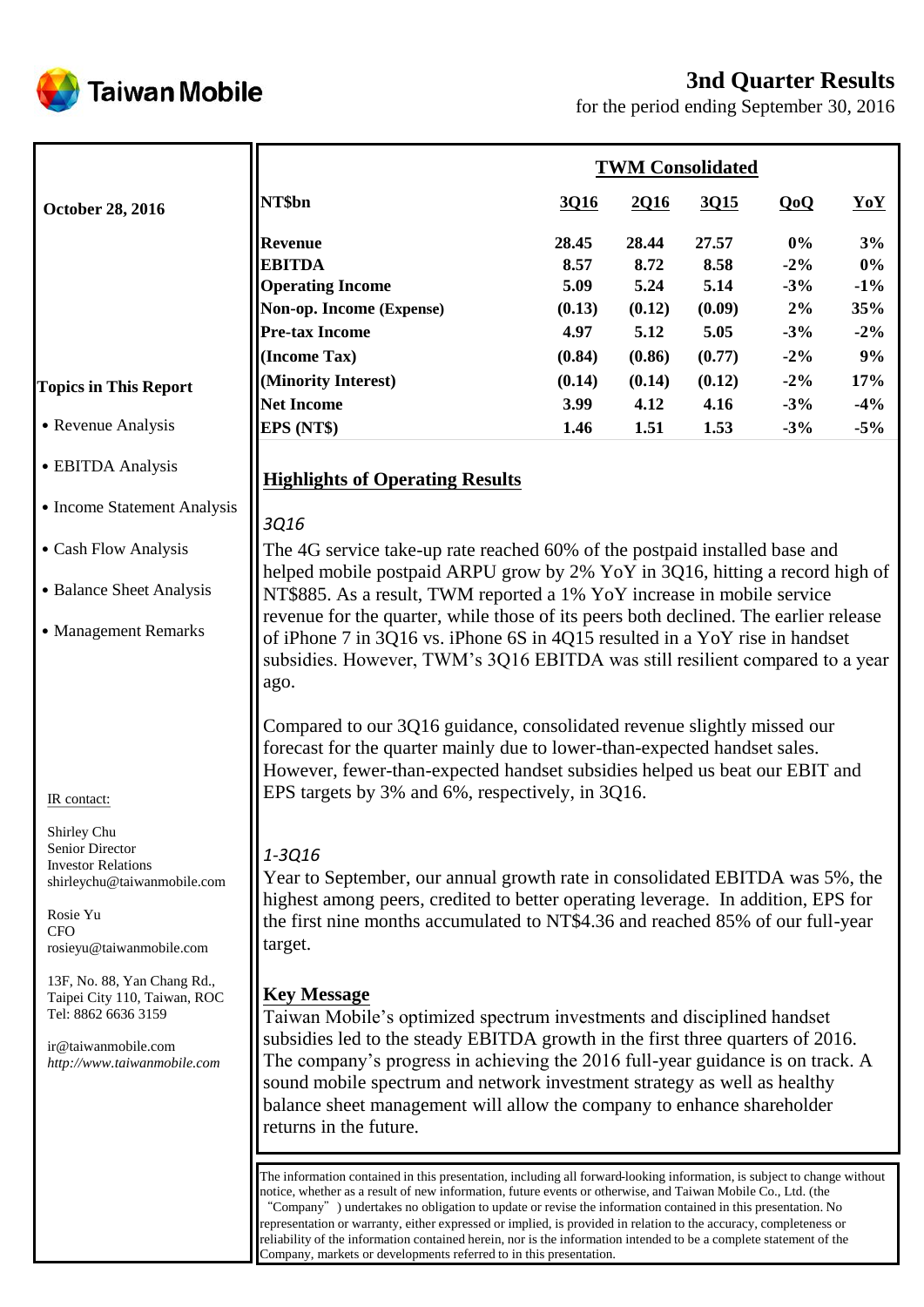

#### **o I. Revenue Analysis**

## **Table 1. Key Operational Data**

| <b>Residual Value (NT\$bn)</b> | 3016  | 2016  | 3015  | 0 <sub>0</sub> | YoY |
|--------------------------------|-------|-------|-------|----------------|-----|
| Mobile Service Revenue         | 16.62 | 16.60 | 16.45 | $0\%$          | 1%  |
| Postpaid ARPU (NT\$)           | 885   | 883   | 870   | $0\%$          | 2%  |
| Blended ARPU (NT\$)            | 742.  | 743   | 734   | $0\%$          | 1%  |
| Telecom Service Revenue        |       | 17.76 | 17.63 | $0\%$          | 1%  |

| <b>Revenue (NT\$bn)</b> | <b>3Q16</b> | <b>2Q16</b> | 3Q15  | QoQ    | YoY     |
|-------------------------|-------------|-------------|-------|--------|---------|
| Telecom                 | 20.01       | 20.05       | 19.56 | $0\%$  | 2%      |
| Service                 | 15.40       | 15.43       | 15.31 | 0%     | 1%      |
| Device Sales            | 4.61        | 4.63        | 4.24  | 0%     | 9%      |
| <b>CATV</b>             | 1.63        | 1.65        | 1.63  | $-1\%$ | 0%      |
| - Pay-TV Related        | 1.08        | 1.09        | 1.11  | $-1\%$ | $-3%$   |
| - Broadband             | 0.33        | 0.33        | 0.32  | $-1\%$ | 1%      |
| - Content & Others      | 0.22        | 0.23        | 0.20  | $-3\%$ | 12%     |
| momo                    | 6.76        | 6.69        | 6.33  | $1\%$  | 7%      |
| - Online Shopping       | 4.95        | 4.82        | 4.30  | 3%     | 15%     |
| - TV Shopping & Others  | 1.81        | 1.87        | 2.03  | $-3\%$ | $-11\%$ |
| Others <sup>1</sup>     | 0.13        | 0.14        | 0.15  | $-9%$  | $-12%$  |

Note 1: Other revenue primarily consists of operating revenue from our 49.9%-held Taipei New Horizon Co., Ltd., which became a consolidated entity on Feb 21, 2014.

|                               | <b>3Q16</b> | <b>2Q16</b> | 3Q15    | QoQ    | YoY    |
|-------------------------------|-------------|-------------|---------|--------|--------|
| <b>Mobile Subscribers (K)</b> | 7,479       | 7,458       | 7,507   | $0\%$  | 0%     |
| - Postpaid                    | 5,974       | 5,973       | 5,982   | 0%     | 0%     |
| <b>Monthly Churn</b>          | $2.6\%$     | 2.3%        | $1.9\%$ |        |        |
| - Postpaid                    | 1.6%        | 1.4%        | 1.5%    |        |        |
| MOU(bn)                       | 2.57        | 2.66        | 2.83    | $-3%$  | $-9%$  |
| Pay-TV Subs (K)               | 582         | 585         | 590     | $0\%$  | $-1\%$ |
| Cable Broadband Subs (K)      | 202         | 201         | 197     | 1%     | 2%     |
| DTV Subs (K)                  | 196         | 192         | 188     | 2%     | 4%     |
|                               |             |             |         |        |        |
| <b>CATV ARPU (NT\$)</b>       | <b>3Q16</b> | <b>2Q16</b> | 3Q15    | QoQ    | YoY    |
| <b>Basic TV</b>               | 470         | 479         | 489     | $-2\%$ | $-4\%$ |
| <b>Broadband</b>              | 530         | 536         | 542     | $-1\%$ | $-2\%$ |
| <b>DTV</b>                    | 127         | 129         | 132     | $-2\%$ | $-3\%$ |
| Blended <sup>1</sup>          | 804         | 807         | 812     | 0%     | $-1\%$ |

Note 1: Cable TV & broadband related revenue (excluding content agency) divided by CATV subscriber number

## *Telecom:*

The 4G service take-up rate reached 60% of the postpaid installed base and helped mobile postpaid ARPU grow by 2% YoY in 3Q16, hitting a record high of NT\$885. As a result, TWM reported a 1% YoY increase in mobile service revenue for the quarter, while those of its peers both declined.

3Q16 device sales increased YoY due mainly to the launch of iPhone 7 in mid-September (iPhone 6S was launched in 4Q15).

In 3Q16, despite the other two major competitors' increased marketing efforts, TWM still performed the best among peers in sustaining its mobile subscriber base.

# *Cable:*

Higher revenues from the content agency, cable broadband and digital TV businesses offset the YoY decline in basic TV subscription revenue due to price competition from new entrants. As a result, overall revenue from the cable business remained flat from a year ago.

### *momo*

With a 15% YoY top-line growth, online shopping remained the brightest spot for momo. It also posted a 3% revenue increase compared to a quarter ago.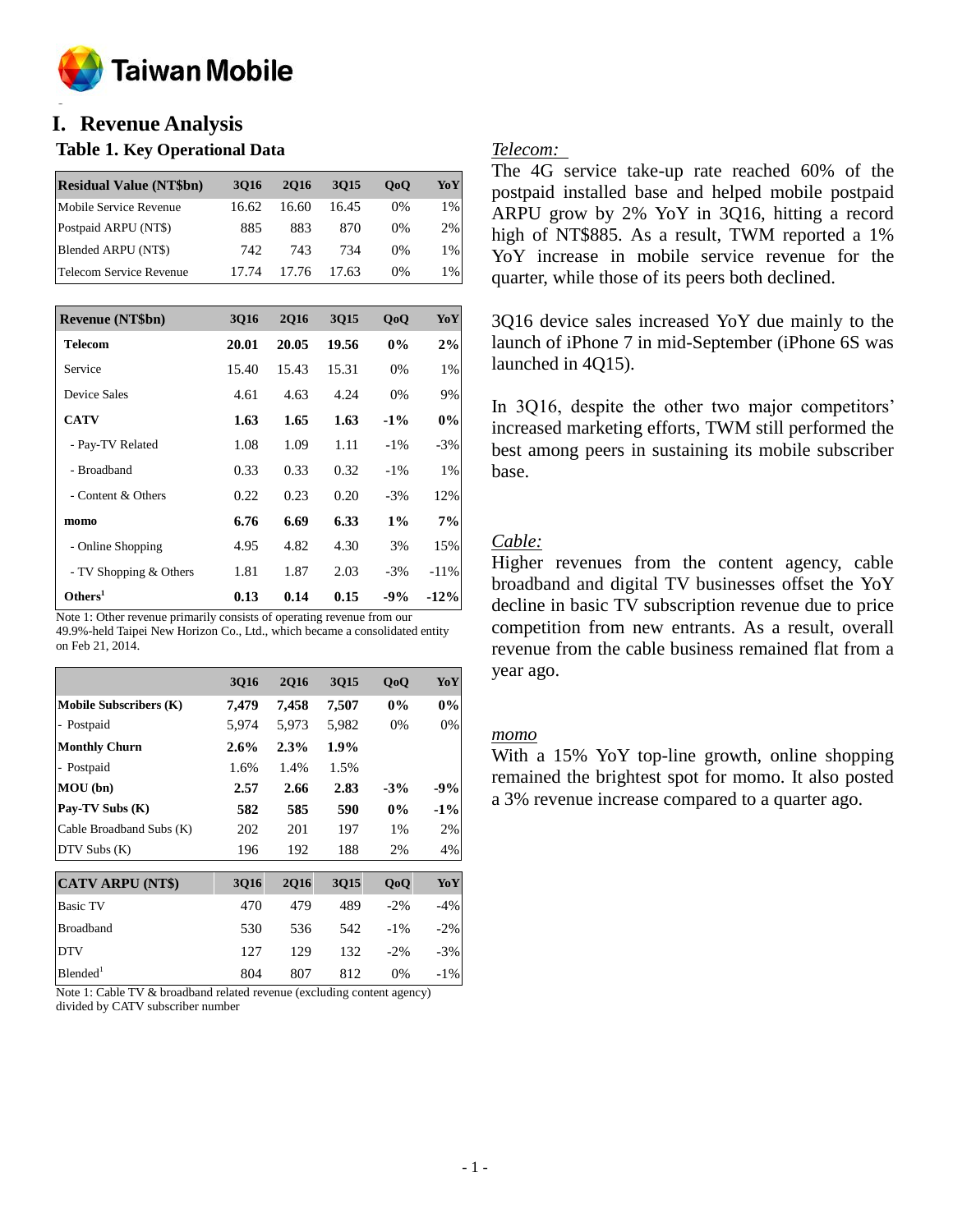

# **II. EBITDA Analysis**

## **Table 2. EBITDA Breakdown**

| NT\$bn        | <b>3Q16</b> | <b>2Q16</b> | 3Q15  | QoQ         | YoY         |
|---------------|-------------|-------------|-------|-------------|-------------|
| <b>EBITDA</b> | 8.57        | 8.72        | 8.58  | $-2\%$      | $0\%$       |
| - Telecom     | 7.26        | 7.40        | 7.33  | $-2\%$      | $-1\%$      |
| - CATV        | 0.87        | 0.90        | 0.89  | $-4\%$      | $-2\%$      |
| - momo        | 0.30        | 0.34        | 0.28  | $-14%$      | 6%          |
| - others      | 0.08        | 0.05        | 0.06  | 62%         | 33%         |
| <b>Margin</b> | 30.1%       | 30.7%       | 31.1% | $-0.6$ ppts | $-1.0$ ppts |
| - Telecom     | 36.3%       | 36.9%       | 37.5% | $-0.6$ ppts | $-1.2$ ppts |
| - CATV        | 53.3%       | 54.6%       | 54.4% | $-1.3$ ppts | $-1.1$ ppts |
| - momo        | 4.4%        | 5.1%        | 4.4%  | $-0.8$ ppts | $+0.0$ ppts |
| - others      | 64.2%       | 36.0%       | 42.6% | $+28$ ppts  | $+22$ ppts  |
| D&A           | 3.48        | 3.48        | 3.43  | 0%          | $1\%$       |

| D&A         | 3.48          | 3.48   | 3.43 | $0\%$     | $1\%$     |
|-------------|---------------|--------|------|-----------|-----------|
| - Telecom   | 3.14          | 3.15   | 3.08 | 0%        | 2%        |
| - CATV      | 0.22          | 0.22   | 0.23 | 0%        | $-2%$     |
| - momo      | 0.03          | 0.02   | 0.03 | 7%        | $-27%$    |
| - others    | 0.05          | 0.05   | 0.05 | 0%        | $-1\%$    |
| <b>EBIT</b> | 5.09          | 5.24   | 5.14 | $-3%$     | $-1\%$    |
| - Telecom   | 4.13          | 4.25   | 4.25 | $-3%$     | $-3%$     |
| - CATV      | 0.65          | 0.68   | 0.66 | $-5%$     | $-2%$     |
| - momo      | 0.27          | 0.32   | 0.24 | $-16%$    | 11%       |
| - others    | 0.03          | (0.00) | 0.01 | <b>NM</b> | <b>NM</b> |
|             | $\sim$ $\sim$ |        |      |           |           |

Note: The combined total of telecom, CATV, momo and others does not equal the consolidated total of each account due to minor adjustments and eliminations.

### **Table 3. Non-operating Item**

| NT\$bn                                           | 3016   | <b>2016</b> | 3015   | 0 <sub>0</sub> | YoY    |
|--------------------------------------------------|--------|-------------|--------|----------------|--------|
| <b>Non-Operating</b><br><b>Revenue (Expense)</b> | (0.13) | (0.12)      | (0.09) | 2%             | 35%    |
| - Net Interest Expense                           | (0.13) | (0.11)      | (0.15) | 14%            | $-14%$ |
| - Write-off Loss                                 | (0.04) | (0.05)      | (0.06) | $-21%$         | $-28%$ |
| - Other Revenue<br>(Expense)                     | 0.05   | 0.04        | 0.12   | 8%             | $-60%$ |

### EBITDA Analysis

Despite rising mobile service revenue, telecom EBITDA decreased QoQ and YoY, mainly due to higher handset subsidies resulting from the new iPhone launch in the quarter.

On the cable front, though cable TV revenue remained stable, 3Q16 CATV EBITDA was down due to higher broadband IP bandwidth cost and personnel expenses.

For 3Q, momo's 6% YoY increase in EBITDA came not only from revenue growth in its online shopping business but also from the TV home shopping business turnaround in China.

# D&A Analysis

The 2% YoY increase in telecom D&A came entirely from continuous investments in 4G infrastructure.

CATV 3Q16 D&A expense decreased YoY as some of the non-broadband related equipment had been fully depreciated.

momo's 3Q16 D&A expense decreased YoY resulting from equipment sale a year ago to shape up its TV home shopping business in China.

### Non-Operating Item Analysis

The YoY increase in 3Q16 non-operating expense was due to a low base in 3Q15 with a one-off gain from the disposal of an unused property.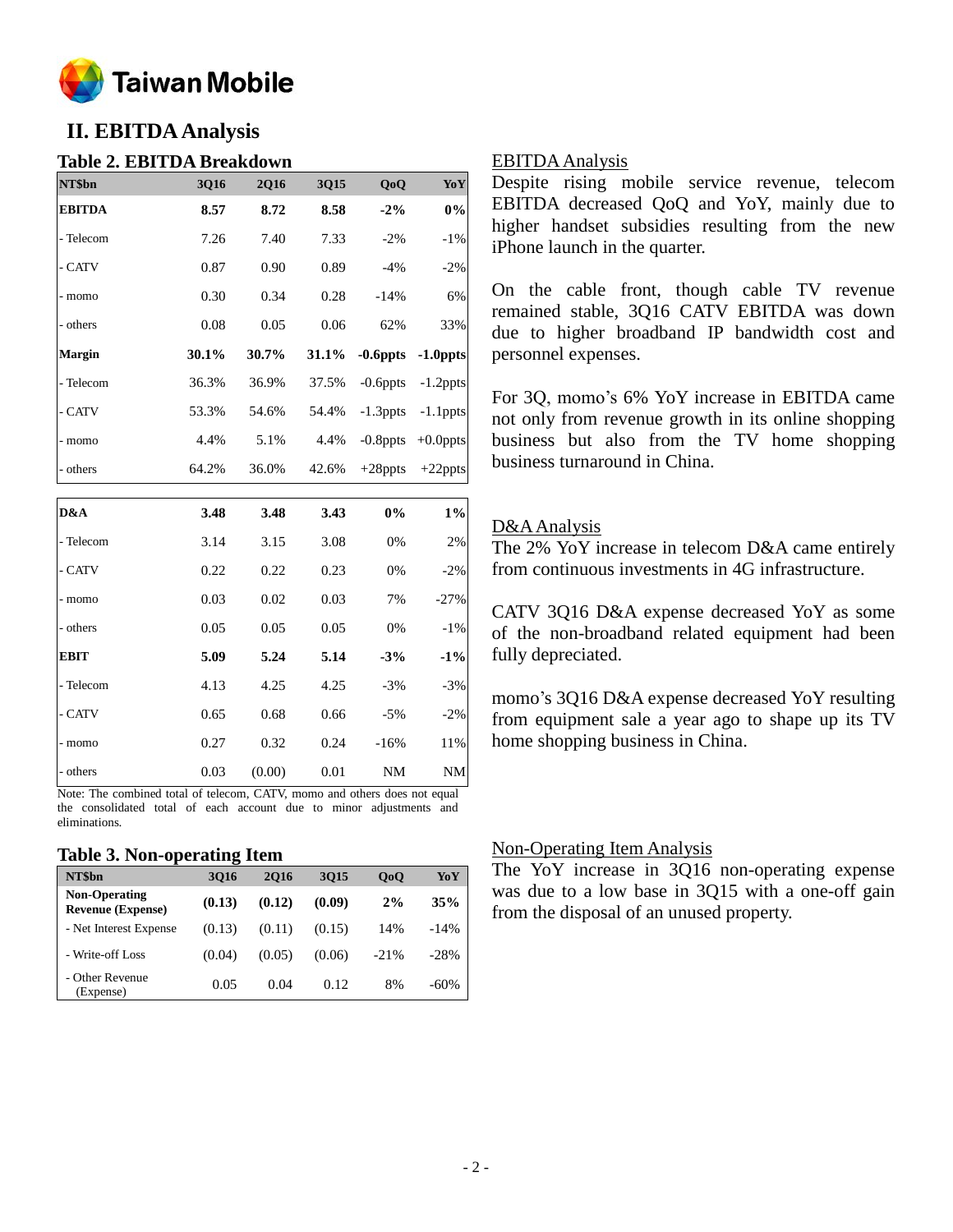

# **III. Income Statement Analysis**

## **Table 4. 3Q16 Consolidated Results vs. Forecast**

| NT\$bn                      | 3Q16   | QoQ    | YoY    | % of 3Q16<br><b>Forecast</b> |
|-----------------------------|--------|--------|--------|------------------------------|
| <b>Revenue</b>              | 28.45  | 0%     | 3%     | 97%                          |
| <b>Operating Cost</b>       | 19.03  | $1\%$  | 5%     | 96%                          |
| <b>Operating Expense</b>    | 4.33   | $-1\%$ | 2%     | 95%                          |
| <b>Operating Income</b>     | 5.09   | $-3%$  | $-1\%$ | 103%                         |
| Non-op. Income<br>(Expense) | (0.13) | 2%     | 35%    | 56%                          |
| Pre-tax Income              | 4.97   | $-3%$  | $-2%$  | 105%                         |
| <b>Net Income</b>           | 3.99   | $-3%$  | $-4%$  | 106%                         |
| EPS (NT\$)                  | 1.46   | $-3%$  | $-5%$  | 106%                         |
| <b>EBITDA</b>               | 8.57   | $-2\%$ | 0%     | 100%                         |
| <b>EBITDA</b> margin        | 30.1%  |        |        |                              |

**Table 5. 1-3Q16 Consolidated Results vs. Forecast**

| NT\$bn                      | $1-3Q16$ | YoY    | % of Full Year<br><b>Forecast</b> |
|-----------------------------|----------|--------|-----------------------------------|
| <b>Revenue</b>              | 86.09    | $1\%$  | 71%                               |
| <b>Operating Cost</b>       | 57.52    | $-1\%$ | 69%                               |
| <b>Operating Expense</b>    | 13.24    | 2%     | 72%                               |
| <b>Operating Income</b>     | 15.34    | 6%     | 83%                               |
| Non-op. Income<br>(Expense) | (0.48)   | 20%    | 49%                               |
| Pre-tax Income              | 14.85    | 6%     | 85%                               |
| <b>Net Income</b>           | 11.88    | 0%     | 85%                               |
| EPS (NT\$)                  | 4.36     | 0%     | 85%                               |
| <b>EBITDA</b>               | 25.71    | 5%     | 78%                               |
| <b>EBITDA</b> margin        | 29.9%    |        |                                   |

### Income Statement Analysis

# *3Q16*

The earlier release of iPhone 7 in 3Q16 vs. iPhone 6S in 4Q15 resulted in a YoY rise in handset subsidies. However, TWM's 3Q16 EBITDA was still resilient compared to a year ago.

Compared to our 3Q16 guidance, consolidated revenue slightly missed our forecast for the quarter mainly due to lower-than-expected handset sales. However, fewer-than-expected handset subsidies helped us beat our EBIT and EPS targets by 3% and 6%, respectively, in 3Q16.

## *1-3Q16*

Year to September, our annual growth rate in consolidated EBITDA was 5%, the highest among peers, credited to better operating leverage. In addition, EPS for the first nine months accumulated to NT\$4.36 and reached 85% of our full-year target.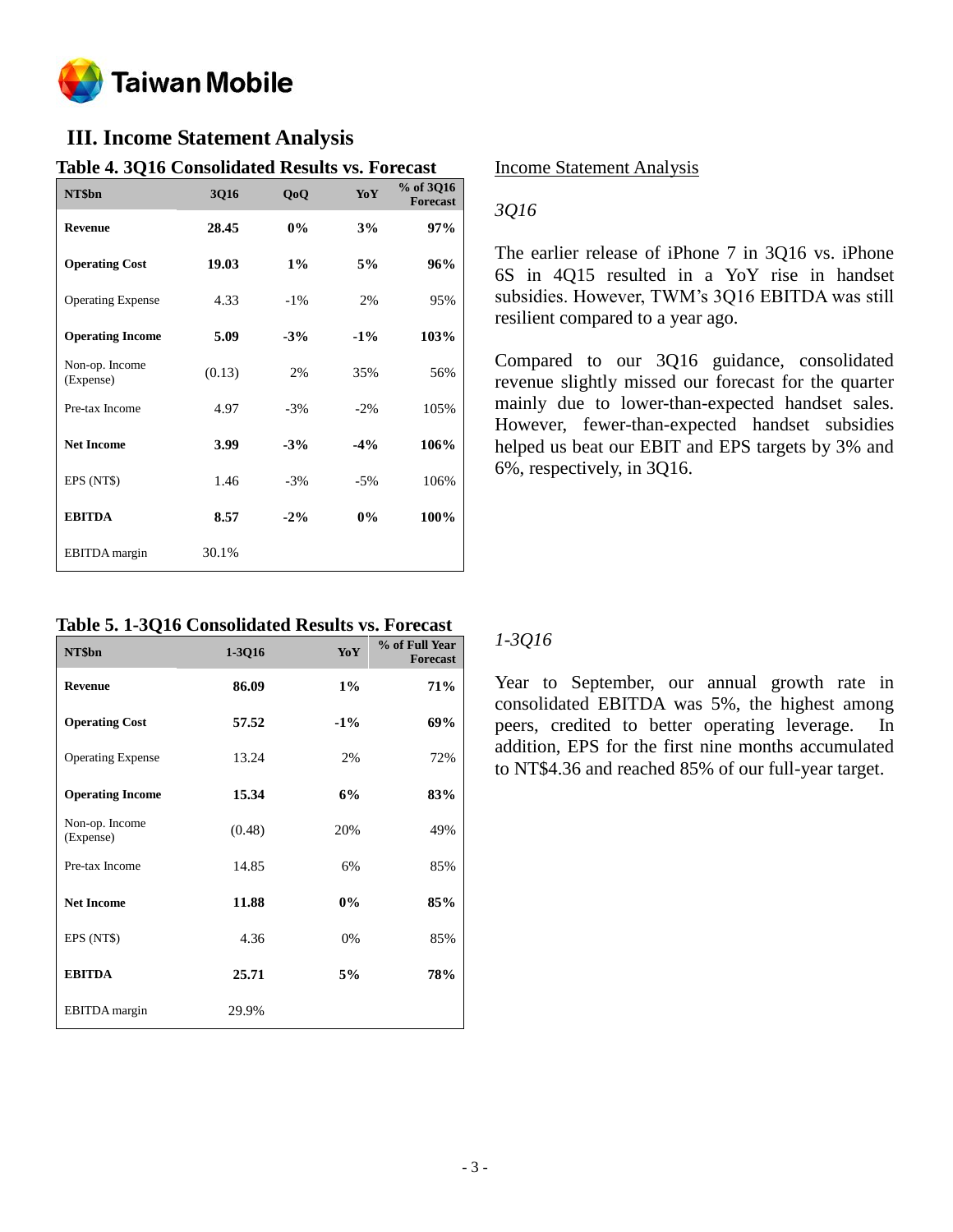

# **IV. Cash Flow Analysis**

## **Table 6. Cash Flow**

| NT\$bn                                         | <b>3Q16</b> | <b>2Q16</b> | 3Q15    |
|------------------------------------------------|-------------|-------------|---------|
| <b>Total Op Sources/(Uses)</b>                 | 7.89        | 5.97        | 7.25    |
| Pre-tax Income                                 | 4.97        | 5.12        | 5.05    |
| Depreciation                                   | 2.68        | 2.70        | 2.65    |
| Amortization                                   | 0.80        | 0.79        | 0.79    |
| Changes in Operating Assets<br>and Liabilities | (0.80)      | (2.89)      | (1.52)  |
| Asset Write-off Add-backs                      | 0.04        | 0.05        | 0.04    |
| Other Add-backs                                | 0.21        | 0.21        | 0.26    |
|                                                |             |             |         |
| <b>Net Investing</b><br>Sources/(Uses)         | (3.55)      | (2.70)      | (4.44)  |
| Capex <sup>1</sup>                             | (3.05)      | (2.43)      | (2.96)  |
| <b>Other Financial Assets</b><br>(Increase)    | (0.66)      | (0.30)      | (1.20)  |
| <b>Refundable Deposits</b><br>(Increase)       | 0.02        | (0.03)      | (1.00)  |
| Others                                         | 0.14        | 0.05        | 0.72    |
|                                                |             |             |         |
| <b>Net Financing</b><br>Sources/(Uses)         | (5.31)      | (4.42)      | (4.33)  |
| Short-Term Borrowings                          | 4.65        | (0.51)      | 0.70    |
| <b>Commercial Paper Payable</b>                | 5.50        | (6.30)      | 10.29   |
| Long-Term Bank Loan                            | (0.14)      | 3.08        | 0.09    |
| Dividends Payments                             | (15.24)     | (0.54)      | (15.24) |
| Others                                         | (0.08)      | (0.15)      | (0.17)  |
| <b>Net Cash Position Chg.</b>                  | (0.98)      | (1.15)      | (1.51)  |

1. Inclusive of prepayments for equipment and the acquisition of computer software & other intangible assets

### **Table 7. Capex & FCF**

| NT\$bn                | 3016   | 2016 | 3015   |
|-----------------------|--------|------|--------|
| <b>Cash Capex</b>     | 3.05   | 2.43 | 2.96   |
| - Mobile              | 2.18   | 1.78 | 2.46   |
| - Fixed-line          | 0.29   | 0.24 | 0.21   |
| - Cable MSO           | 0.26   | 0.22 | 0.18   |
| - momo & others       | 0.33   | 0.19 | 0.11   |
| % of Revenue          | $11\%$ | 9%   | $11\%$ |
| <b>Free Cash Flow</b> | 4.84   | 3.54 | 4.29   |

## Cash Flow Analysis

3Q16 operating cash inflows increased sequentially due to more handset payments and corporate income tax paid in 2Q16.

The major investing activities in 3Q16 were the NT\$3.05bn capex and a NT\$0.75bn time deposit made by momo for cash management purposes. For the same period a year ago, the cash outflow of NT\$1bn refundable deposit provided to the regulator was to participate in the 2.6GHz spectrum auction.

On the financing front, a total of NT\$10.15bn in short-term borrowings was raised in the quarter to fund the NT\$15.24bn cash dividend payment. Separately, we paid NT\$0.54bn cash dividend in 2Q16 to momo's minority shareholders.

### Capex and Free Cash Flow Analysis

In 3Q16, aided by higher operating cash flow, TWM generated higher FCF QoQ and YoY. For the first three quarters, FCF netted NT\$15.66bn, up 90% YoY, attributed to higher cash earnings and reduced 4G related spectrum & capex spending. The accumulative FCF translated into an annualized FCF yield of 7%.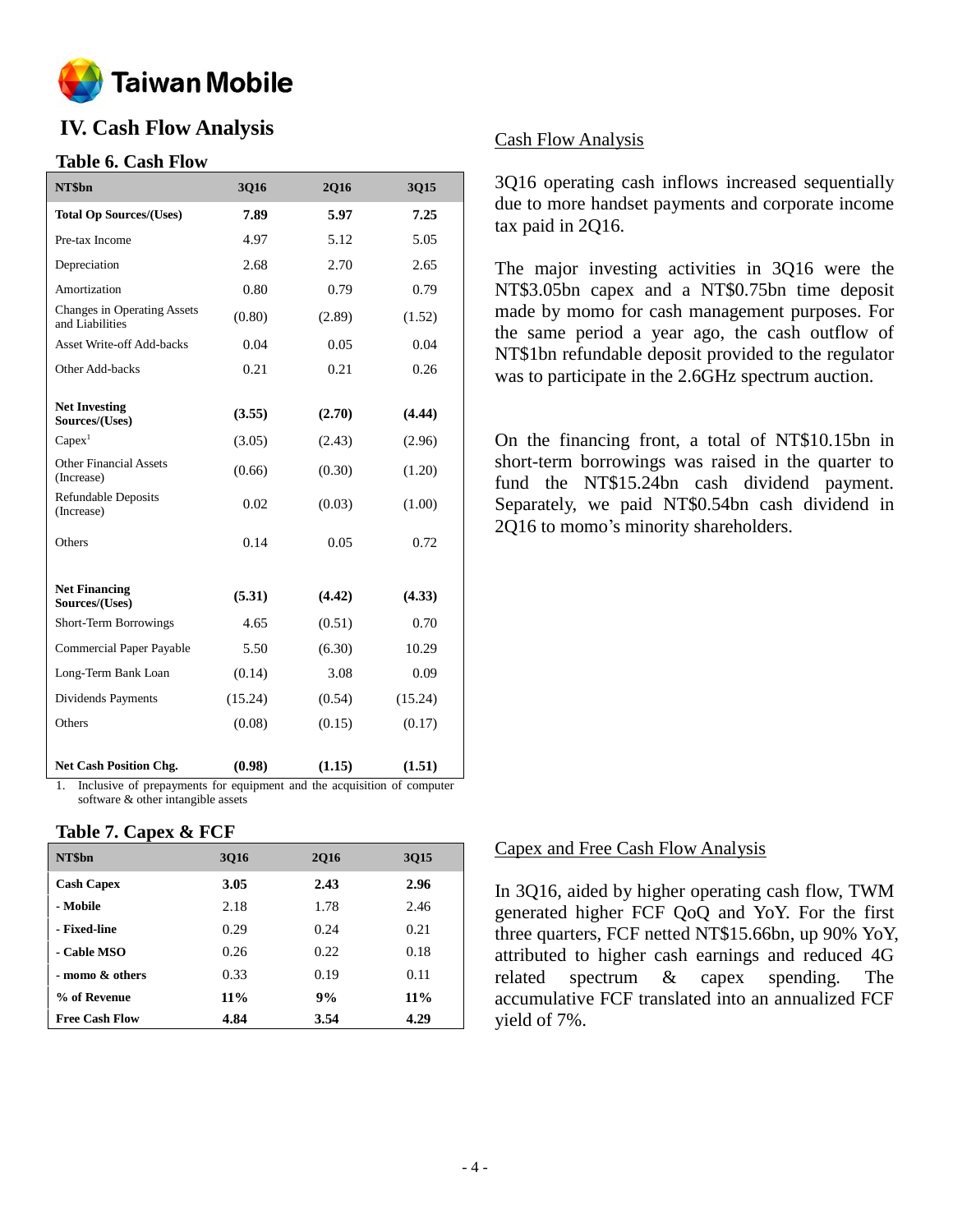

# **V. Balance Sheet Analysis**

## **Table 8. Balance Sheet**

| NT\$bn                          | 3Q16    | <b>2Q16</b> | 3Q15    |
|---------------------------------|---------|-------------|---------|
| <b>Total Assets</b>             | 151.26  | 152.47      | 154.87  |
| <b>Current Assets</b>           | 32.39   | 32.72       | 31.26   |
| - Cash & Cash Equivalents       | 6.57    | 7.55        | 7.28    |
| - Accounts Receivable           | 15.66   | 15.97       | 15.90   |
| - Inventories                   | 2.95    | 2.85        | 2.24    |
| - Short-Term Investment         | 1.26    | 1.27        | 1.06    |
| - Other Current Assets          | 5.95    | 5.08        | 4.79    |
| Non-current Assets              | 118.87  | 119.75      | 123.61  |
| - Long-Term Investment          | 5.55    | 5.21        | 4.59    |
| - Property and Equipment        | 46.42   | 46.76       | 48.15   |
| - Concession                    | 38.53   | 39.17       | 41.08   |
| - Other Non-current Assets      | 28.36   | 28.61       | 29.78   |
| <b>Liabilities</b>              | 88.76   | 94.45       | 93.26   |
| <b>Current Liabilities</b>      | 51.34   | 56.17       | 64.81   |
| - ST Debt                       | 13.87   | 9.22        | 13.35   |
| - Commercial Paper Payable      | 7.70    | 2.20        | 17.68   |
| - LT Borrowings due in one year | 6.25    | 6.25        | 11.34   |
| - Other Current Liabilities     | 23.52   | 38.50       | 22.44   |
| Non-current Liabilities         | 37.42   | 38.28       | 28.45   |
| - Long-Term Borrowings          | 33.38   | 33.52       | 23.40   |
| - Other Non-current Liabilities | 4.04    | 4.76        | 5.05    |
| <b>Shareholders' Equity</b>     | 62.50   | 58.02       | 61.62   |
| -Paid-in Capital                | 34.21   | 34.21       | 34.21   |
| -Capital Surplus                | 14.59   | 14.59       | 14.72   |
| -Legal Reserve                  | 24.61   | 24.61       | 23.04   |
| -Un-appropriated Earnings       | 0.63    | 0.63        | 2.76    |
| -Treasury Shares                | (29.72) | (29.72)     | (29.72) |
| -Non-controlling Interest       | 5.62    | 5.50        | 5.88    |
| -Retained Earnings & Others*    | 12.57   | 8.21        | 10.73   |

\* Including YTD profits and other equity items

## **Table 9. Ratios**

|                                   | 3016 | <b>2016</b> | 3015 |
|-----------------------------------|------|-------------|------|
| <b>Current Ratio</b>              | 63%  | 58%         | 48%  |
| Interest Coverage (x)             | 30.1 | 33.5        | 26.8 |
| <b>Net Debt (Cash) to Equity</b>  | 87%  | 75%         | 95%  |
| Net Debt $(Cash)$ to EBITDA $(x)$ | 1.62 | 1.29        | 1.78 |
| <b>ROE</b> (annualized)           | 28%  | 31%         | 30%  |
| <b>ROA</b> (annualized)           | 11%  | 11%         | 11%  |

### Assets

Other current assets increased sequentially due to momo's NT\$0.75bn time deposit for cash management purposes mentioned earlier.

The QoQ and YoY increases in long-term investment were both to reflect the rising mark-to-market value appraised on our investments in THSR (Taiwan High Speed Rail).

PP&E continued decreasing as new additions in 4G equipment was smaller than the overall depreciation incurred for the quarter.

### Liabilities & Shareholders' Equity

Gross debt balance rose to NT\$61.20bn mainly to finance the dividend payments in 3Q16.

Nonetheless, other current liabilities decreased QoQ due to the \$15.24bn cash dividend payments made in 3Q16, leading to a QoQ rise in current ratio.

### Ratio Analysis

Net debt to EBITDA increased sequentially in the quarter because of raising cash to pay dividends through bank borrowings. Having said that, the ratio in 3Q16 was lower than its level a year ago. ROE at the end of 3Q came in at a high of 28%.